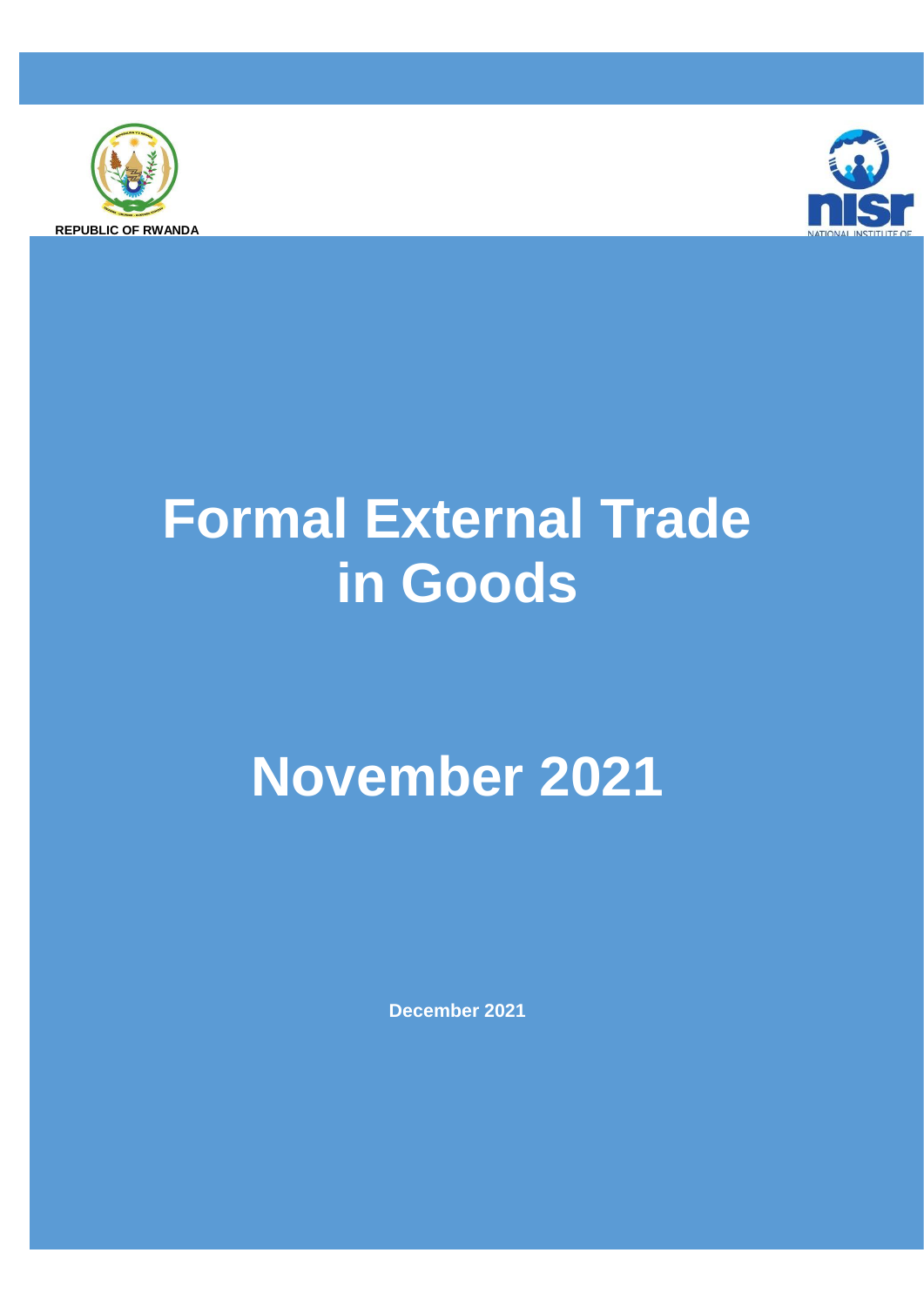#### Page **2** of **5**

#### **Monthly Statistics of External Trade in Goods November 2021**

#### **Balance of Trade**

The deficit in the balance of formal trade in goods was US\$ 210.19 million in November 2021, an increase of 5.75 per cent compared to the previous month of October. Year-over-year, the formal trade in goods deficit decreased by 0.38 per cent on the deficit of November 2020.

**Table 1. Summary of Formal External Trade in Goods** 

| <b>FLOW</b>                     | Value: US \$ Million |                  |                  |        | Shares in percentage                 |        | Percentage Increase/Decrease |                 |  |
|---------------------------------|----------------------|------------------|------------------|--------|--------------------------------------|--------|------------------------------|-----------------|--|
|                                 | 2020                 | 2021             |                  | 2020   | 2021                                 |        | Nov2021/Oct2021              | Nov2021/Nov2020 |  |
|                                 | Nov(R)               | Oct <sup>1</sup> | Nov <sup>1</sup> | Nov(R) | Nov <sup>1</sup><br>Oct <sup>1</sup> |        |                              |                 |  |
| A. Total Exports (f.o.b)        | 112.24               | 139.33           | 130.59           | 25.77  | 29.18                                | 27.70  | $-6.27%$                     | 16.36%          |  |
| Domestic exports                | 82.32                | 97.43            | 89.38            | 18.90  | 20.41                                | 18.96  | $-8.27%$                     | 8.57%           |  |
| Re-exports                      | 29.91                | 41.90            | 41.22            | 74.23  | 8.78                                 | 8.74   | $-1.62%$                     | 37.79%          |  |
| <b>B.</b> Total Imports (c.i.f) | 323.24               | 338.09           | 340.79           | 6.87   | 70.82                                | 72.30  | 0.80%                        | 5.43%           |  |
| Total External Trade (A+B)      | 435.47               | 477.41           | 471.38           | 100.00 | 100.00                               | 100.00 | $-1.26%$                     | 8.25%           |  |
| Trade Balance (A-B)             | $-211.00$            | $-198.76$        | $-210.19$        |        |                                      |        | 5.75%                        | $-0.38%$        |  |

**Note:** (R) – Revised,

<sup>1</sup>Preliminary figures

#### **Exports**

In November 2021, domestic exports values decreased by 8.27 per cent compared to October 2021 and increased by 8.57 per cent compared to November 2020. Table 2 shows exported goods in value of exports in November 2021 by SITC sections.

| Table 2. Total Domestic Exports of Goods by S.I.T.C Section in November 2021 |  |  |  |
|------------------------------------------------------------------------------|--|--|--|
|                                                                              |  |  |  |

| <b>SITC SECTION/DESCRIPTION</b>                          | Value: US \$ Million |                  |                  |         | Shares in percentage |                  |           | Percentage Increase/Decrease |
|----------------------------------------------------------|----------------------|------------------|------------------|---------|----------------------|------------------|-----------|------------------------------|
|                                                          | 2020                 |                  | 2021             | 2020    | 2021                 |                  | Nov2021/  | Nov2021/                     |
|                                                          | Nov(R)               | Oct <sup>1</sup> | Nov <sup>1</sup> | Nov (R) | Oct <sup>1</sup>     | Nov <sup>1</sup> | Oct2021   | <b>Nov2020</b>               |
| 0 - Food and live animals                                | 20.04                | 33.97            | 29.71            | 24.35   | 34.87                | 33.24            | $-12.56%$ | 48.22%                       |
| 1 - Beverages and tobacco                                | 0.06                 | 0.04             | 0.02             | 0.08    | 0.04                 | 0.02             | $-59.91%$ | $-73.70%$                    |
| 2 - Crude materials, inedible, except<br>fuels           | 8.15                 | 16.33            | 15.18            | 9.90    | 16.76                | 16.98            | $-7.04%$  | 86.29%                       |
| 3 - Mineral fuels, lubricants and related<br>materials   | 0.02                 | 0.05             | 0.09             | 0.02    | 0.05                 | 0.10             | 93.74%    | 408.72%                      |
| 4 - Animals and vegetable oils, fats &<br>waxes          | 0.03                 | 0.06             | 0.54             | 0.03    | 0.06                 | 0.60             | 760.10%   | 1811.87%                     |
| 5 - Chemicals & related products, n.e.s.                 | 0.61                 | 0.67             | 0.72             | 0.74    | 0.68                 | 0.80             | 7.78%     | 17.45%                       |
| 6 - Manufactured goods classified<br>chiefly by material | 4.59                 | 5.93             | 6.13             | 5.57    | 6.08                 | 6.86             | 3.44%     | 33.60%                       |
| 7 - Machinery and transport<br>equipment                 | 0.63                 | 3.02             | 0.33             | 0.77    | 3.10                 | 0.37             | $-88.93%$ | $-47.15%$                    |
| 8 - Miscellaneous manufactured<br>articles               | 1.00                 | 2.85             | 3.12             | 1.21    | 2.93                 | 3.50             | 9.52%     | 213.61%                      |
| 9 - Other commodities & transactions,<br>n.e.s           | 47.19                | 34.51            | 33.54            | 57.33   | 35.42                | 37.53            | $-2.81%$  | -28.93%                      |
| <b>Total Domestic Exports</b>                            | 82.32                | 97.43            | 89.38            | 100.00  | 100.00               | 100.00           | $-8.27%$  | 8.57%                        |

Note:  $(R)$  – Revised, 1Preliminaryfigures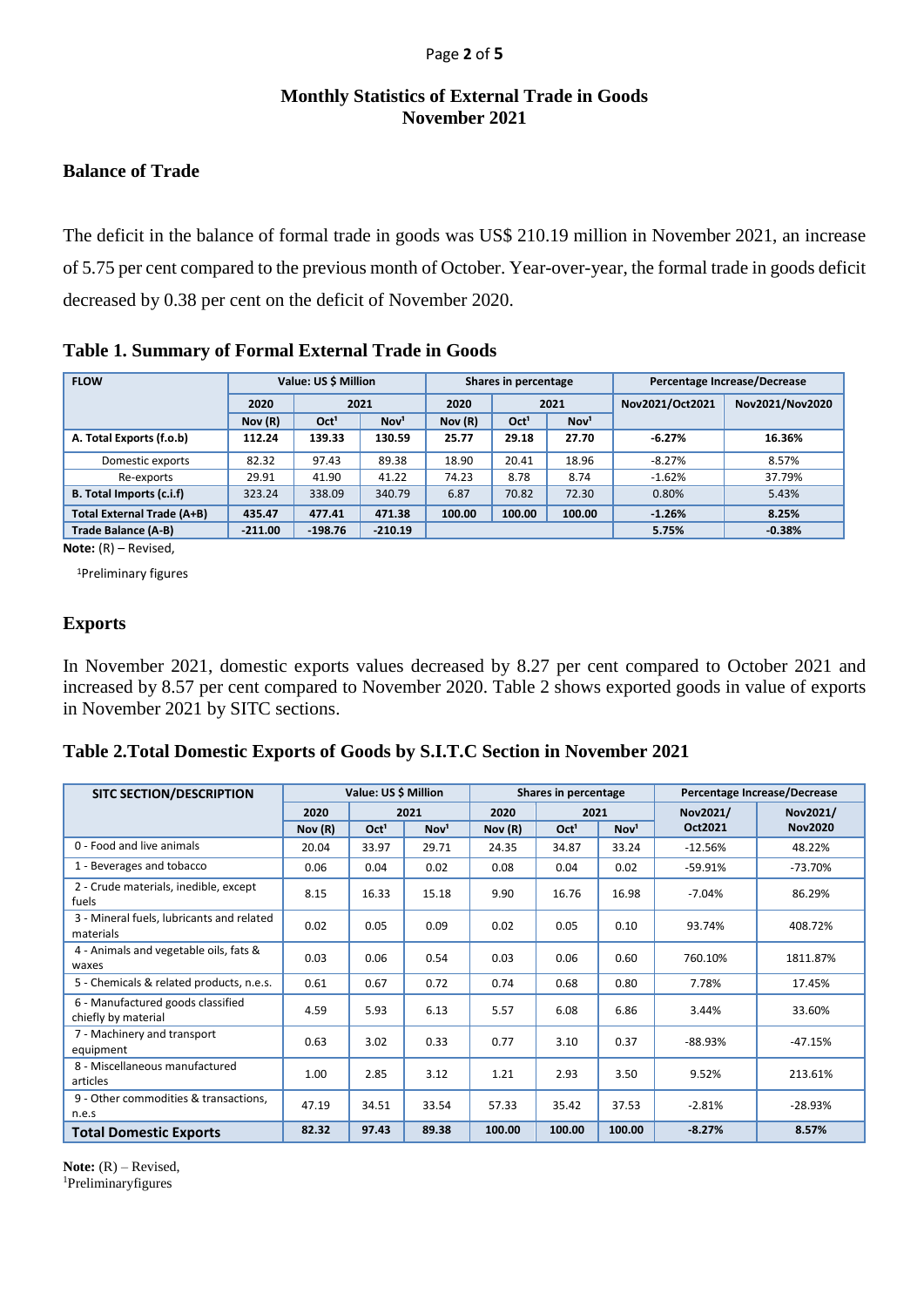#### **Imports**

In November 2021, total imports values increased by 0.80 per cent compared to October 2021 and increased by 5.43 per cent compared to November 2020.

| <b>SITC SECTION/DESCRIPTION</b>                          |        | Value: US \$ Million |                  |        | Shares in percentage |                  |           | Percentage Increase/Decrease |
|----------------------------------------------------------|--------|----------------------|------------------|--------|----------------------|------------------|-----------|------------------------------|
|                                                          | 2020   | 2021                 |                  | 2020   |                      | 2021             | Nov2021/  | Nov2021/                     |
|                                                          | Nov(R) | Oct <sup>1</sup>     | Nov <sup>1</sup> | Nov(R) | Oct <sup>1</sup>     | Nov <sup>1</sup> | Oct2021   | <b>Nov2020</b>               |
| 0 - Food and live animals                                | 40.49  | 49.30                | 44.23            | 12.53  | 14.58                | 12.98            | $-10.28%$ | 9.24%                        |
| 1 - Beverages and tobacco                                | 2.63   | 2.61                 | 2.48             | 0.81   | 0.77                 | 0.73             | $-5.03%$  | $-5.71%$                     |
| 2 - Crude materials, inedible, except fuels              | 6.70   | 8.68                 | 8.81             | 2.07   | 2.57                 | 2.58             | 1.41%     | 31.54%                       |
| 3 - Mineral fuels, lubricants and related<br>materials   | 31.32  | 40.07                | 47.84            | 9.69   | 11.85                | 14.04            | 19.39%    | 52.75%                       |
| 4 - Animals and vegetable oils, fats &<br>waxes          | 13.20  | 20.73                | 18.99            | 4.08   | 6.13                 | 5.57             | $-8.36%$  | 43.90%                       |
| 5 - Chemicals & related products, n.e.s.                 | 34.37  | 42.72                | 33.96            | 10.63  | 12.64                | 9.96             | $-20.51%$ | $-1.18%$                     |
| 6 - Manufactured goods classified chiefly<br>by material | 43.64  | 57.13                | 68.07            | 13.50  | 16.90                | 19.97            | 19.15%    | 55.97%                       |
| 7 - Machinery and transport equipment                    | 78.07  | 56.66                | 54.62            | 24.15  | 16.76                | 16.03            | $-3.61%$  | $-30.03%$                    |
| 8 - Miscellaneous manufactured articles                  | 27.05  | 27.80                | 28.12            | 8.37   | 8.22                 | 8.25             | 1.15%     | 3.95%                        |
| 9 - Other commodities & transactions,<br>n.e.s           | 45.78  | 32.38                | 33.67            | 14.16  | 9.58                 | 9.88             | 3.98%     | $-26.44%$                    |
| <b>Total Imports</b>                                     | 323.24 | 338.09               | 340.79           | 100.00 | 100.00               | 100.00           | 0.80%     | 5.43%                        |

**Table 3. Total Imports of Goods by S.I.T.C Section in November 2021**

Note:  $(R)$  – Revised <sup>1</sup>Preliminaryfigures

#### **Re-exports**

In November 2021, re-exports values decreased by 1.62 per cent compared to October 2021 and increased by 37.79 per cent compared to November 2020.

|  | Table 4. Total Re-exports of Goods by S.I.T.C Section in November 2021 |
|--|------------------------------------------------------------------------|
|--|------------------------------------------------------------------------|

| <b>SITC SECTION/DESCRIPTION</b>                          | Value: US \$ Million |                  |                  |        | Shares in percentage |                  | Percentage Increase/Decrease |                |  |
|----------------------------------------------------------|----------------------|------------------|------------------|--------|----------------------|------------------|------------------------------|----------------|--|
|                                                          | 2020                 |                  | 2021             | 2020   | 2021                 |                  | Nov2021/                     | Nov2021/       |  |
|                                                          | Nov $(R)$            | Oct <sup>1</sup> | Nov <sup>1</sup> | Nov(R) | Oct <sup>1</sup>     | Nov <sup>1</sup> | Oct2021                      | <b>Nov2020</b> |  |
| 0 - Food and live animals                                | 10.15                | 12.26            | 12.33            | 33.93  | 29.26                | 29.91            | 0.58%                        | 21.48%         |  |
| 1 - Beverages and tobacco                                | 0.57                 | 0.58             | 0.79             | 1.91   | 1.40                 | 1.93             | 35.79%                       | 38.83%         |  |
| 2 - Crude materials, inedible, except fuels              | 2.36                 | 2.18             | 2.13             | 7.89   | 5.20                 | 5.18             | $-2.15%$                     | $-9.61%$       |  |
| 3 - Mineral fuels, lubricants and related<br>materials   | 5.35                 | 10.85            | 10.58            | 17.90  | 25.91                | 25.66            | $-2.53%$                     | 97.61%         |  |
| 4 - Animals and vegetable oils, fats &<br>waxes          | 3.68                 | 6.54             | 5.76             | 12.30  | 15.60                | 13.97            | $-11.87%$                    | 56.52%         |  |
| 5 - Chemicals & related products, n.e.s.                 | 1.12                 | 1.40             | 1.16             | 3.73   | 3.35                 | 2.80             | $-17.68%$                    | 3.48%          |  |
| 6 - Manufactured goods classified chiefly<br>by material | 1.98                 | 3.24             | 3.09             | 6.62   | 7.73                 | 7.50             | $-4.59%$                     | 56.15%         |  |
| 7 - Machinery and transport equipment                    | 2.59                 | 2.76             | 3.08             | 8.64   | 6.59                 | 7.47             | 11.45%                       | 19.07%         |  |
| 8 - Miscellaneous manufactured articles                  | 2.11                 | 2.08             | 2.30             | 7.07   | 4.96                 | 5.58             | 10.59%                       | 8.70%          |  |
| 9 - Other commodities & transactions,<br>n.e.s           | 0.00                 | 0.00             | 0.00             | 0.00   | 0.00                 | 0.00             | 0.00%                        | 0.00%          |  |
| <b>Total Re-exports</b>                                  | 29.91                | 41.90            | 41.22            | 100.00 | 100.00               | 100.00           | $-1.62%$                     | 37.79%         |  |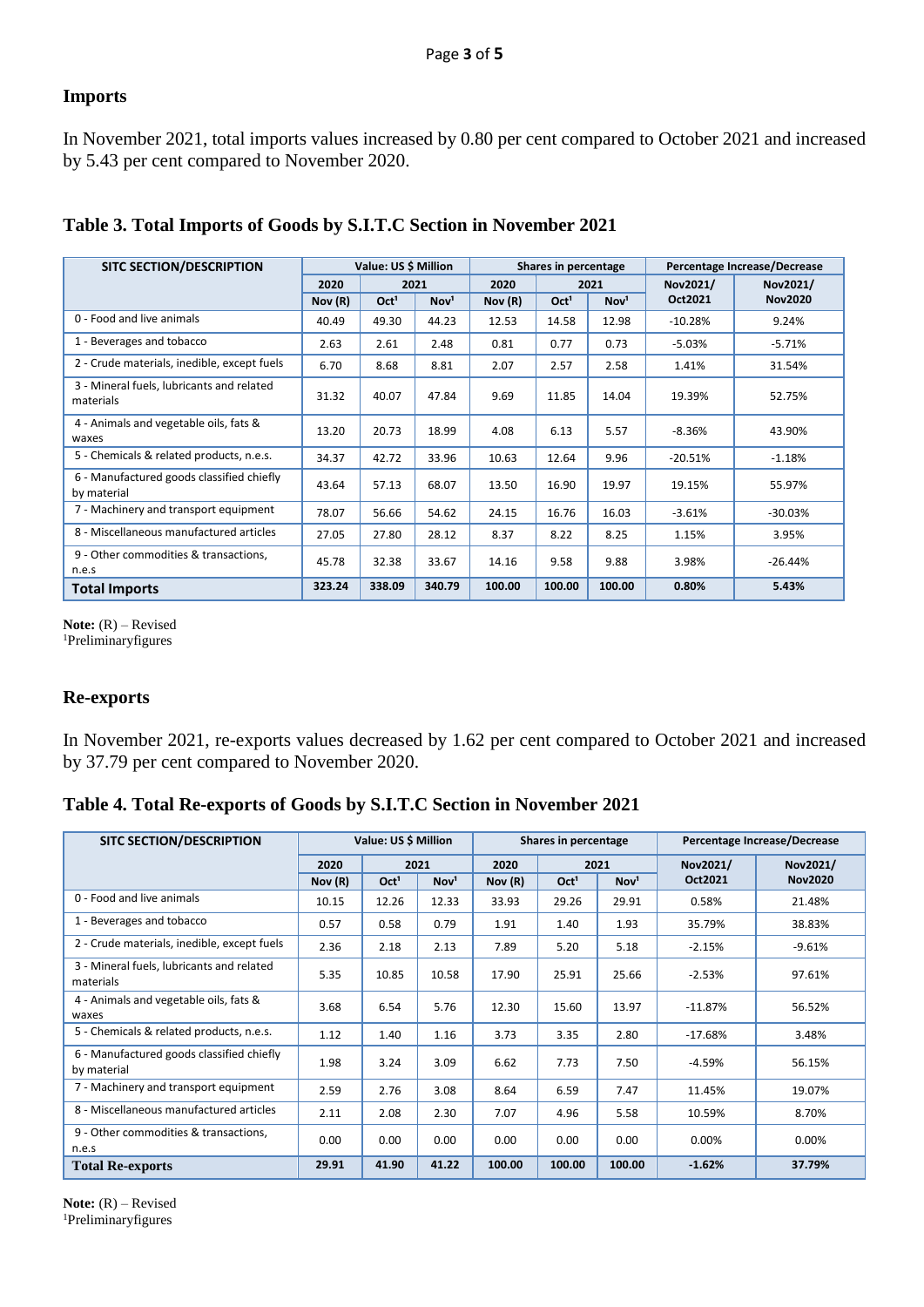## **Trading Partners**

#### **Table 5. Main Trading Partner Countries in November 2021 – Domestic Exports**

| <b>SITC SECTION/DESCRIPTION</b>                          |        | Value: US \$ Million |                  |         | Shares in percentage |                  | Percentage Increase/Decrease |                |  |
|----------------------------------------------------------|--------|----------------------|------------------|---------|----------------------|------------------|------------------------------|----------------|--|
|                                                          | 2020   | 2021                 |                  | 2020    |                      | 2021             | Nov2021/                     | Nov2021/       |  |
|                                                          | Nov(R) | Oct <sup>1</sup>     | Nov <sup>1</sup> | Nov (R) | Oct <sup>1</sup>     | Nov <sup>1</sup> | Oct2021                      | <b>Nov2020</b> |  |
| 0 - Food and live animals                                | 20.04  | 33.97                | 29.71            | 24.35   | 34.87                | 33.24            | $-12.56%$                    | 48.22%         |  |
| 1 - Beverages and tobacco                                | 0.06   | 0.04                 | 0.02             | 0.08    | 0.04                 | 0.02             | $-59.91%$                    | $-73.70%$      |  |
| 2 - Crude materials, inedible, except fuels              | 8.15   | 16.33                | 15.18            | 9.90    | 16.76                | 16.98            | $-7.04%$                     | 86.29%         |  |
| 3 - Mineral fuels, lubricants and related<br>materials   | 0.02   | 0.05                 | 0.09             | 0.02    | 0.05                 | 0.10             | 93.74%                       | 408.72%        |  |
| 4 - Animals and vegetable oils, fats &<br>waxes          | 0.03   | 0.06                 | 0.54             | 0.03    | 0.06                 | 0.60             | 760.10%                      | 1811.87%       |  |
| 5 - Chemicals & related products, n.e.s.                 | 0.61   | 0.67                 | 0.72             | 0.74    | 0.68                 | 0.80             | 7.78%                        | 17.45%         |  |
| 6 - Manufactured goods classified chiefly<br>by material | 4.59   | 5.93                 | 6.13             | 5.57    | 6.08                 | 6.86             | 3.44%                        | 33.60%         |  |
| 7 - Machinery and transport equipment                    | 0.63   | 3.02                 | 0.33             | 0.77    | 3.10                 | 0.37             | $-88.93%$                    | $-47.15%$      |  |
| 8 - Miscellaneous manufactured articles                  | 1.00   | 2.85                 | 3.12             | 1.21    | 2.93                 | 3.50             | 9.52%                        | 213.61%        |  |
| 9 - Other commodities & transactions,<br>n.e.s           | 47.19  | 34.51                | 33.54            | 57.33   | 35.42                | 37.53            | $-2.81%$                     | $-28.93%$      |  |
| <b>Total Domestic Exports</b>                            | 82.32  | 97.43                | 89.38            | 100.00  | 100.00               | 100.00           | $-8.27%$                     | 8.57%          |  |

Note:  $(R)$  – Revised <sup>1</sup>Preliminary figures

#### **Table 6. Main Trading Partner Countries in November 2021–Re-exports**

|                          | Country                              |        |                      |                  |        |                      | Re-Exports (f.o.b.) |                              |                 |  |  |
|--------------------------|--------------------------------------|--------|----------------------|------------------|--------|----------------------|---------------------|------------------------------|-----------------|--|--|
|                          |                                      |        | Value: US \$ Million |                  |        | Shares in percentage |                     | Percentage Increase/Decrease |                 |  |  |
|                          |                                      | 2020   |                      | 2021             | 2020   | 2021                 |                     | Nov2021/Oct2021              | Nov2021/Nov2020 |  |  |
| Rank                     |                                      | Nov(R) | Oct <sup>1</sup>     | Nov <sup>1</sup> | Nov(R) | Oct <sup>1</sup>     | Nov <sup>1</sup>    |                              |                 |  |  |
| $\mathbf{1}$             | Congo, The Democratic Republic<br>Of | 29.03  | 39.74                | 40.79            | 97.03  | 94.86                | 98.97               | 2.64%                        | 40.54%          |  |  |
| $\mathbf{2}$             | Germany                              | 0.00   | 0.02                 | 0.11             | 0.01   | 0.04                 | 0.26                | 598.54%                      | 3145.62%        |  |  |
| 3                        | South Sudan                          | 0.03   | 0.08                 | 0.09             | 0.09   | 0.18                 | 0.21                | 13.53%                       | 234.26%         |  |  |
| 4                        | Belgium                              | 0.00   | 0.02                 | 0.08             | 0.00   | 0.05                 | 0.19                | 305.02%                      | 0.00%           |  |  |
| 5                        | Zambia                               | 0.00   | 0.05                 | 0.06             | 0.00   | 0.13                 | 0.14                | 8.28%                        | 0.00%           |  |  |
| 6                        | <b>United Arab Emirates</b>          | 0.05   | 0.49                 | 0.03             | 0.15   | 1.17                 | 0.07                | $-94.38%$                    | 64.35%          |  |  |
| $\overline{\phantom{a}}$ | Tanzania, United Republic Of         | 0.03   | 0.26                 | 0.02             | 0.11   | 0.63                 | 0.05                | $-92.26%$                    | $-38.77%$       |  |  |
| 8                        | Turkey                               | 0.02   | 0.13                 | 0.02             | 0.05   | 0.31                 | 0.04                | $-87.24%$                    | $-7.77%$        |  |  |
| 9                        | Congo                                | 0.05   | 0.01                 | 0.01             | 0.17   | 0.02                 | 0.02                | 6.48%                        | 0.00%           |  |  |
| 10                       | <b>United States</b>                 | 0.06   | 0.00                 | 0.01             | 0.20   | 0.00                 | 0.02                | 0.00%                        | 0.00%           |  |  |
|                          | <b>Rest of the World</b>             | 0.65   | 1.09                 | 0.01             | 2.18   | 2.61                 | 0.02                | $-99.08%$                    | $-98.46%$       |  |  |
| <b>Total</b>             |                                      | 29.91  | 41.90                | 41.22            | 100.00 | 100.00               | 100.00              | $-1.62%$                     | 37.79%          |  |  |

Note:  $(R)$  – Revised 1Preliminaryfigures